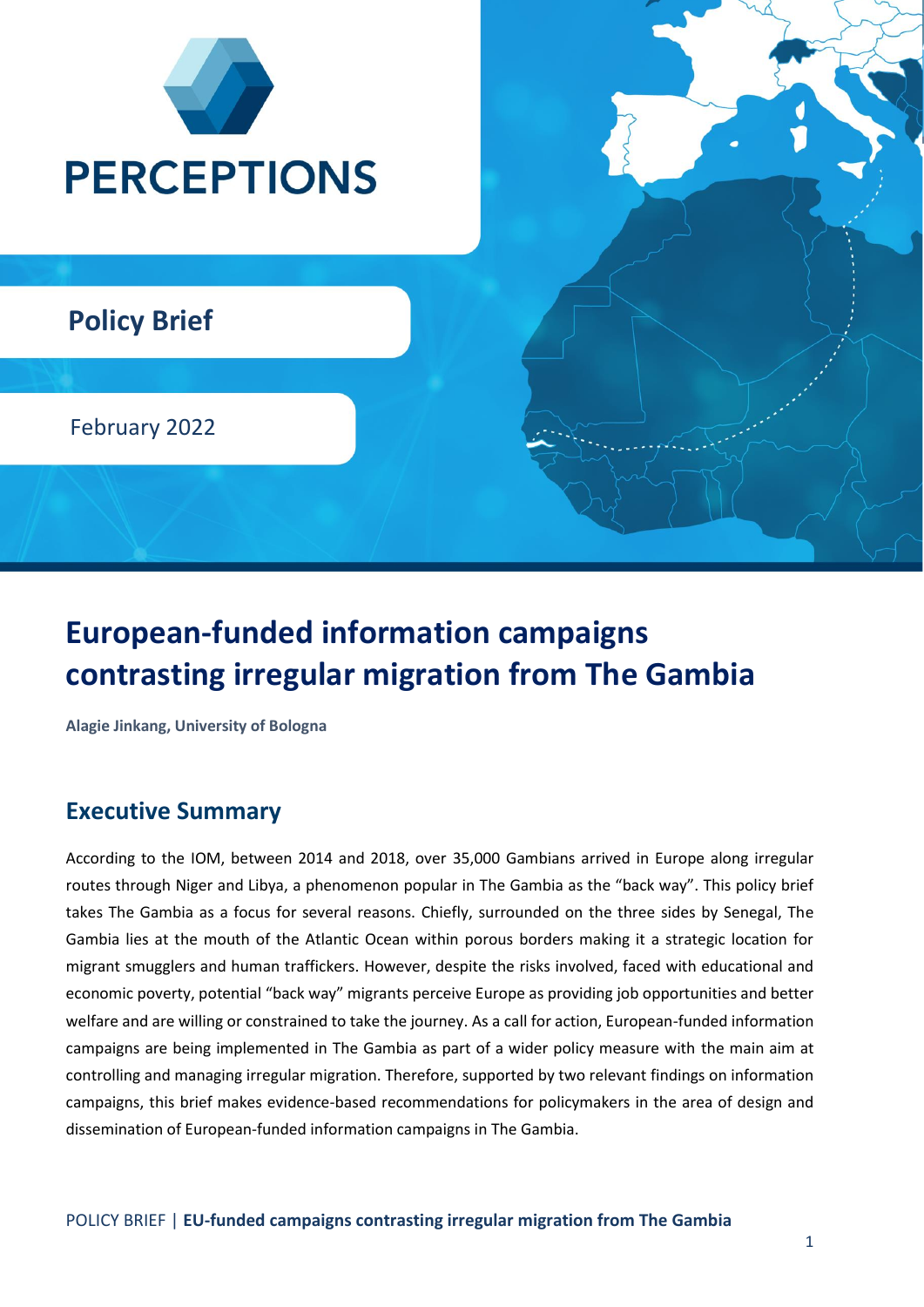### **Introduction**

The number of Gambians living in the 27 European Union countries (EU-27) is estimated around 65.000, with most of them living in Italy and Spain (Fall, 2020). Since the aftermath of 2015 and the subsequent migration management crisis, European-funded information campaigns are increasingly focused on addressing the "back way" irregular migration from The Gambia. However, information campaigns are highly contested especially in the academic literature. This brief used two main sources to base its recommendations: a survey with Gambian journalists and H2020 PERCEPTIONS qualitative interviews. Firstly, based on the survey with 54 Gambian journalists, the majority considered information campaigns to be ineffective (38.9%) or not very effective (29.6%). Secondly, in line with the Gambian survey, findings of PERCEPTIONS' research with migrants from West Africa and with practitioners in third countries also contested the impact of information campaigns. Therefore, the complementary nature of the two findings helps us to highlight limitations and make policy recommendations to improve the design and dissemination of European-funded information campaigns in the context of The Gambia.

#### **Key Issues:**

● The "back way" phenomenon refers to adventurous journeys to Europe that involve illegal crossings of physical frontiers, the Sahara Desert or/and the Mediterranean Sea through migrant smugglers and human traffickers.

### **European-funded information campaigns in The Gambia: case study insights**

The "back way" from The Gambia and European-funded information campaigns are at a crossroad of politically, socially and economically sensitive matters. The need to investigate perceptions of stakeholders (including journalists, migrants and practitioners from West Africa) alongside the impact of European-funded information campaigns and perceptions about Europe emerges because both play an important role in migrats' decision making. It is also important for how policymakers make sense of migratory experiences, patterns and stories.

This knowledge could play a crucial role in the designing and dissemination of appropriate information campaigns to efficiently contrast the "back way" phenomenon from The Gambia.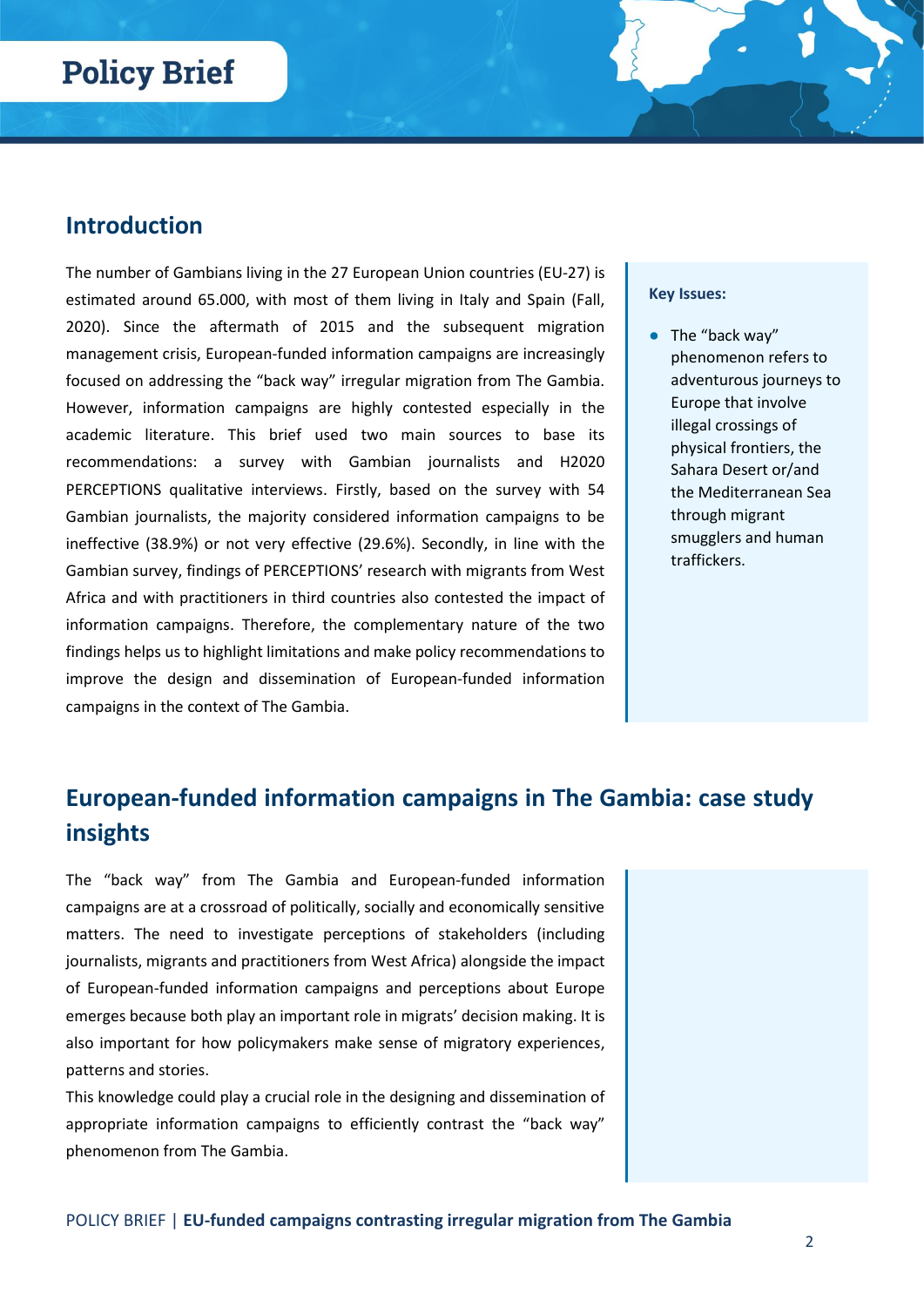#### **A small country with big irregular migration flows to Europe**

Between 2014-2018, 62% of 61,515 Gambians have travelled irregularly outside The Gambia (GBoS, 2020). Potential "back way" migrants perceive continental Europe as a "dream land". In fact, between 2015 to 2017, Gambians (with significant propotion of minors) were among the top five arrivals by sea (IOM, 2017). Not surprisingly, Italy, Spain and Germany hosts the most (Fall, 2020; IOM, 2017). Although sea arrivals dropped from 2018, in 2021 a total of 430 Gambians illegally entered the EU-27 in 2021 (FRONTEX, 2022). These arrivals dropped mainly due to: *(1)* the end of Jammeh's dictatorship in The Gambia, *(2)* the deportation of Gambians from Niger, Libya and Germany *(3)* the formation of an anti-migration government in Italy in 2018, *(4)* the Libyan conflict and gross violence on migrants, and (5) European anti-trafficking measures (Fall, 2020). Despite this, the "back way" remains the most popular migration pattern among Gambians (Jinkang, 2020). As a result, the country has witnessed increased European-funded information campaigns on the risks of the "back way", legal channels to irregular migration and alternatives to choose to stay in The Gambia.

#### **European-funded information campaigns in The Gambia**

These campaigns use multiple strategies including online and offline communication channels and tools, broadcast on TV and radios, short films, songs, training, advertising on billboards, football games etc. to reach their audiences. Their actors (stakeholders) include governments, media, nongovernmental and intergovernmental actors, civil society organizations, forced and voluntary returnees, the diaspora, sending migrant communities and local celebrities. These campaigns – in the form of projects – include among many things: funding, technical assistance, negotiation with policymakers and migration stakeholders, to the facilitation of return and reintegration of returnees. As part of their extensive portfolio, the International Organisation for Migration (IOM) is a major actor of European-funded information campaigns in The Gambia. An example is the "Migrants as Messangers" campaign, which is being implemented under IOM's supervision. This campaign involves migrant returnees as key messengers to their communities because they are considered (by IOM) as "trusted sources".

#### **Key Findings:**

Knowledge about migrants' perceptions of the EU-27 and Europeanfunded information campaigns is crucial in the adoption of migration and border management policies.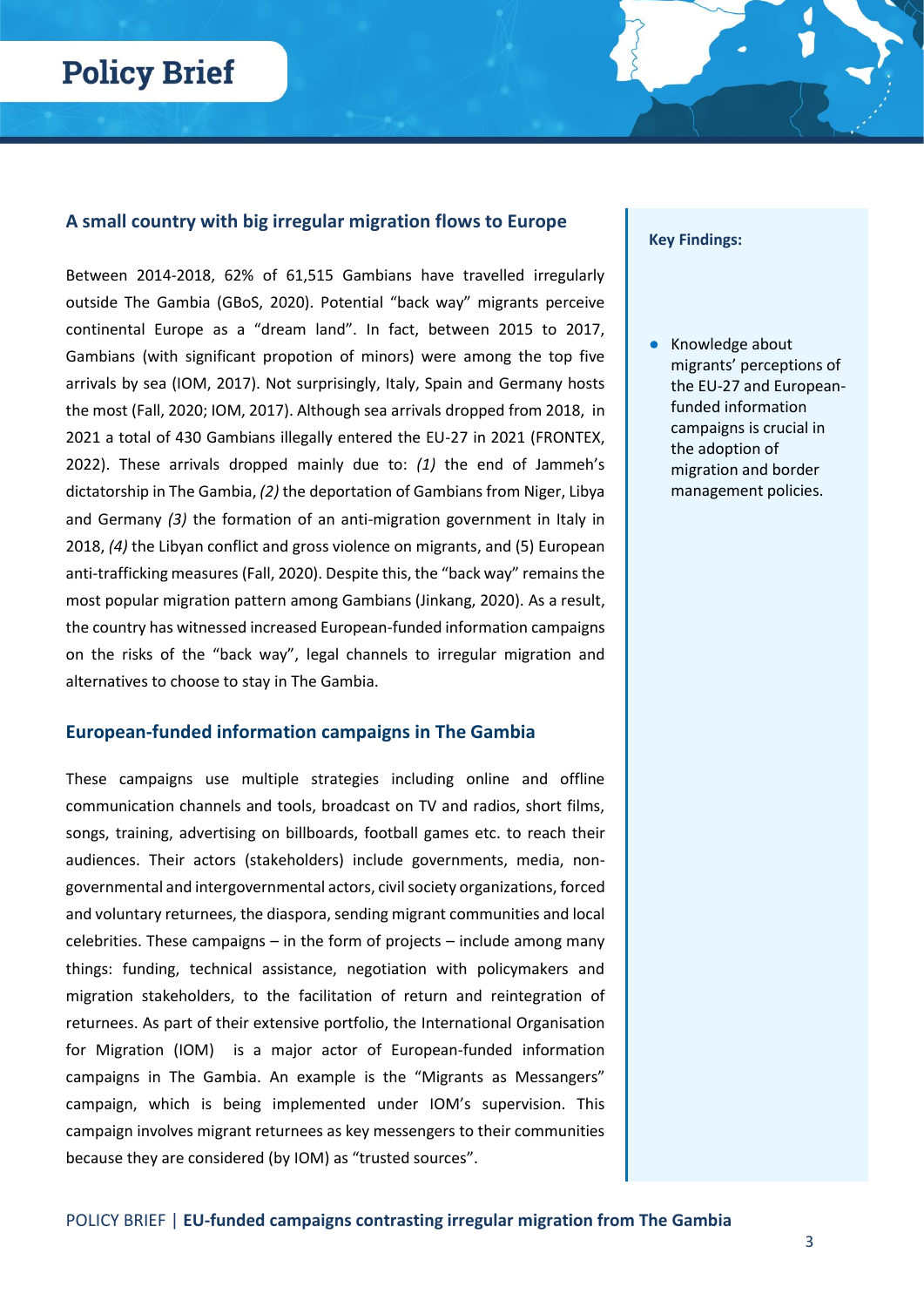However, according to Gambian journalists, information campaigns apply a particularly Eurocentric approach not least because they are designed, financed and implemented under European leadership and policy goals. Historical evidences of slavery, colonialism, westernization as well as existing structural and educational poverty received little or no focus in the content of information campaigns. Nonetheless, legal channels and information are hardly accessable and the visa threshold of the EU-27 is laid very high for potential migrants. Meanwhile, there is increased need for efficient long-term strategies that will improve the positive conditions of potential "back way" migrants. Nevertheless, the positive stories about remittances (more than 15% of The Gambia's GDP) make the "back way" more popular.

Information campaigns have a scarce reality of embedded belief systems. For instance, the majority of the Gambian communities believe in the notion of destiny. To put it simply, the belief that it is a matter of destiny – and nothing else – if a person dies in the Sahara Desert or in the Mediterranean Sea, if s/he finishes up in a detention camp or prison, or if s/he becomes successful. This belief therefore innately ignores statistics on humanitarian disasters. On the contrary, traditional authorities and influencers such as Marabouts, future tellers, and traditional healers are believed to ease difficulties for the diaspora through prayers and rituals. Marabouts are visited and consulted more like a therapist in a Western context. Furthermore, focus should be put into understanding the "Ubuntu" philosophy of communitarianism and interdependency in The Gambia as a cultural, socio-economic and psychological driver of the "back way" migration. Understanding "destiny" and "Ubuntu" is important for strategic and context-specific targeting of Gambian audiences.

### **Applying research insights to The Gambian context**

The survey with Gambian journalists in the framework of the PERCEPTIONS project serves as a particular interesting case study and provides crucial context-specific information. Therefore, these findings are summarised into three thematic areas and applied to the Gambian context as follows:

Historical evidences (e.g slavery, colonialism), westernization and increased structural and educational poverty received little or no focus in the campaigns.

● Traditional authorities and influencers such as imams, Marabouts, future tellers and healers are believed to ease difficulties for the diaspora.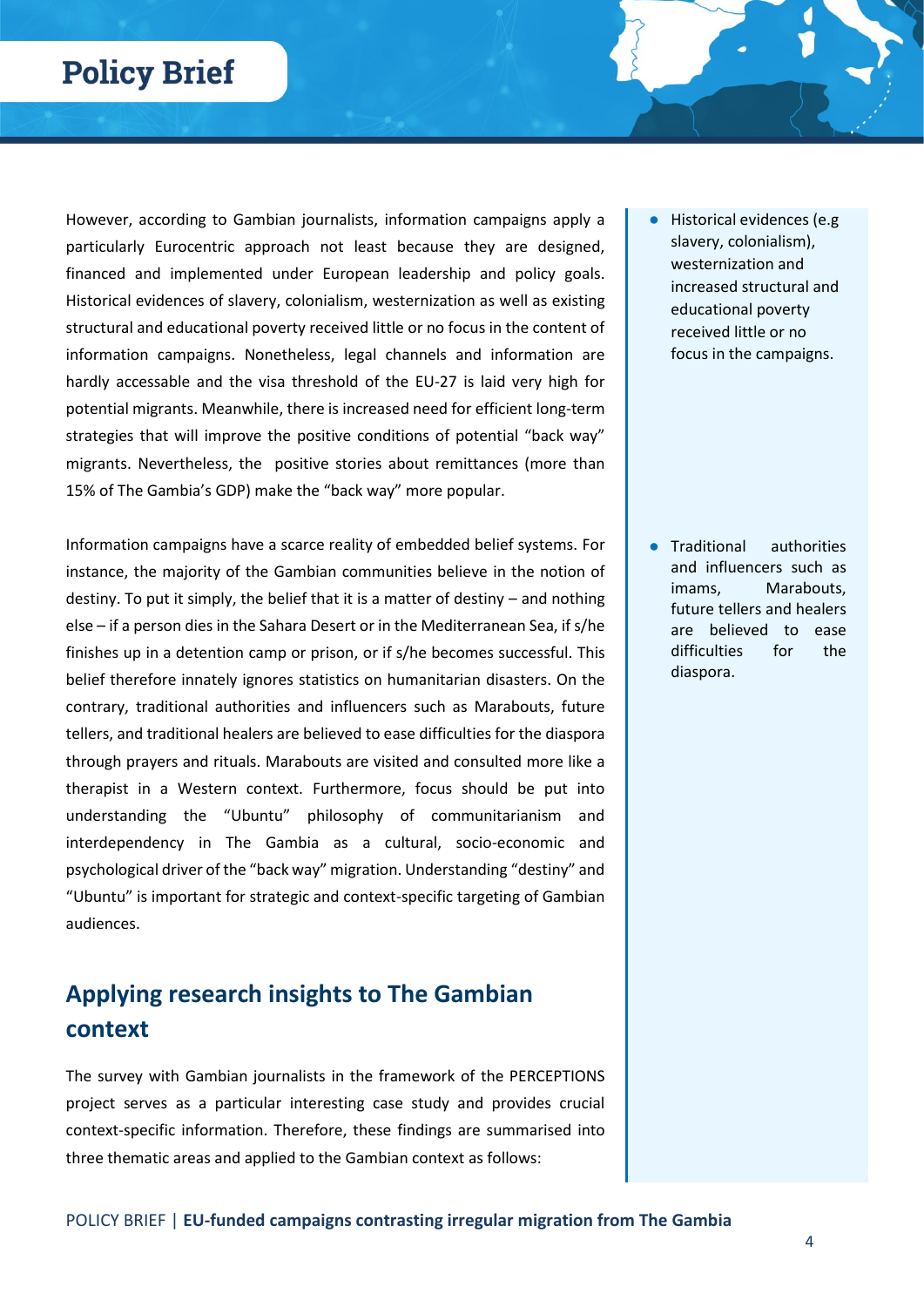**Misinformation about life in Europe:** While there is no unanimous agreement among stakeholders about migrants being misinformed about life in Europe, some practitioners consider information campaigns as deterrence campaigns. Nonetheless, policymakers see them as important as they provide useful information. However, both doubt their efficiency. While many migrants see them as useful, many also emphasised that without better alternatives, information campaigns cannot make a difference (Bermejo & Carrasco, 2021, 62-64). In fact, the "back way" irregular migration is most common among Gambian youths; those with secondary school education (13, 478), those without any formal education (10. 147) and very low among those with higher/tertiary education (273) (GBoS, 2018). This suggests that although IOM involves "Migrants as Messengers", they need to contextualize both individual and collective motivations.

**Lack of information about the danger of the journey:** Information concerning obstacles and threats both on the journey and upon arrival to Europe (such as loss of life, falling victim to human traffickers, excessive bureaucracy, exploitative working conditions, difficult living conditions, etc.) were well known to migrants before arrival to Europe (Bermejo & Carrasco, 2021, 62-64). This finding is also in line with research conducted in The Gambia. Gambian journalists have manifested to regularly report on the dangers of the "back way" and challenges of integration but the phenomenon remains as a common practice that begets itself. In line with PERCEPTIONS findings, the two findings counter the assumption underlying many information campaigns that potential migrants lack information on risks connected to the "back way" phenomenon.

**Information campaigns through social media:** While information campaigns widely use their social media platforms and official traditional mass media, PERCEPTIONS research findings reveal that families and friends in Europe are one of the main sources of information for (potential) migrants not least because those are considered trustworthy (Bayerl et al. 2020, 87-95; Bermejo & Carrasco, 2021, 62-64*)*. Accordingly, Gambian journalists considered as amplifiers and multipliers of European-funded information campaigns confirmed to use mostly official mass media and social media to

- Both practitoners and policymakers doubt the efficiency of information campaigns.
- Stakeholders believe that obstacles and threats linked to the journey are well known to migrants before arrival.

● Families and friends in Europe are one of the main sources of information for (potential) migrants.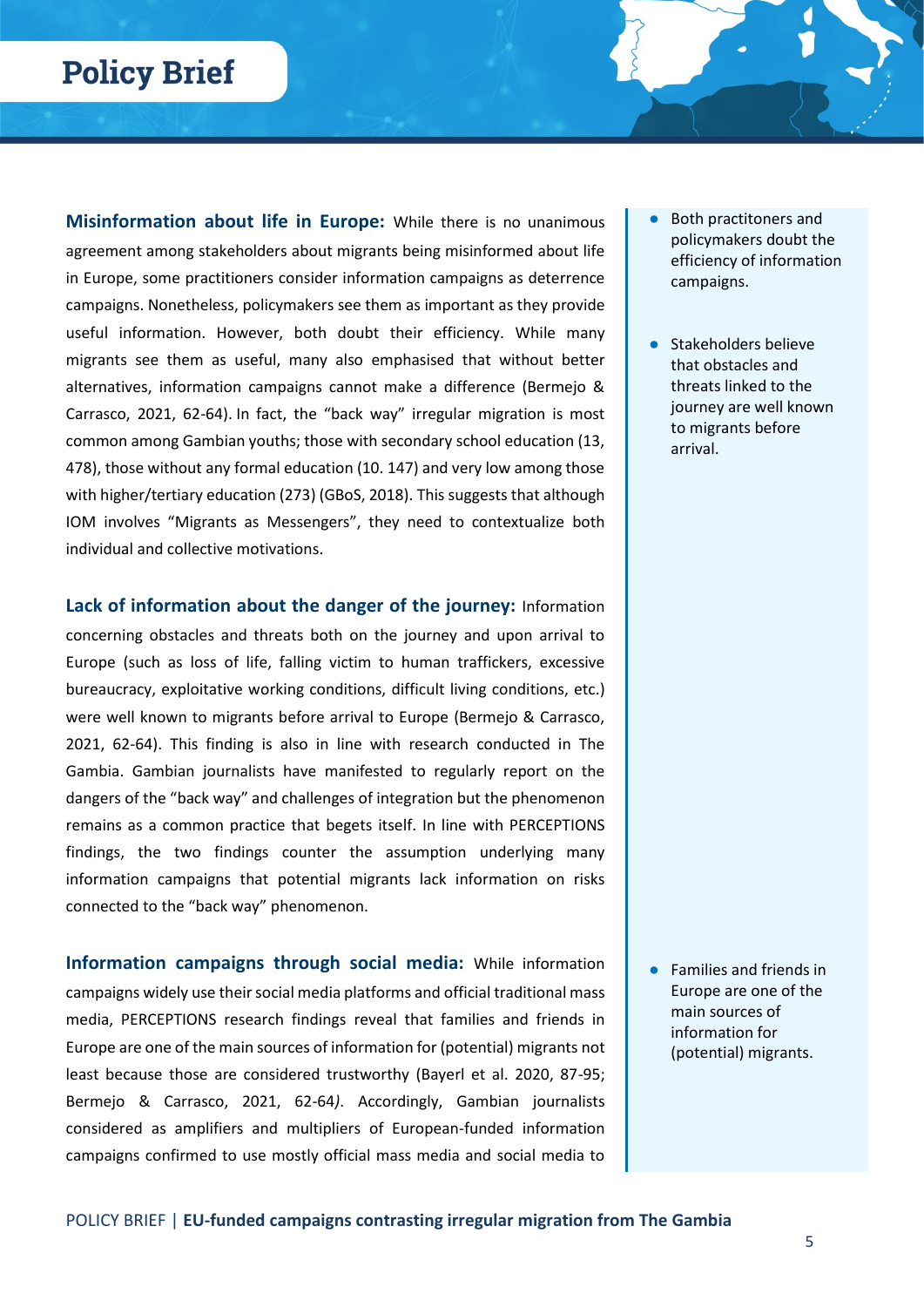disseminate information campaigns' messages to their (mostly unschooled) audiences. Despite the risk of misinformation, both studies have shown that migrants prefer informal sources of information about Europe. This means that information campaigns should improve their design and adopt multiple strategies beyond mass media and social media platforms to include one-onone information provision in order to effectively contrast the "back way".

**Mistrust of formal and institutional channels:** Potential migrants, migrants and refugees mistrust and perceive formal and institutional channels as having an agenda against migration (Bermejo & Carrasco, 2021, 64). Practitioners repeated that many potential migrants are suspicious and would not consult information presented by governmental institutions. When applied to The Gambian context, journalists contested that potential migrants do not trust European-funded information campaigns because they consider them as designed towards EU-27 interest. Although IOM stated on its official Gambia-page that potential migrants are "likely to believe information obtained through trusted sources" referring to the "Migrants as Messengers" campaign, paradoxically though, both forced and voluntary returnees are often doubted and many consider them as "those who did not make it!" (Jinkang, 2020). Therefore, despite toolkits developed by the IOM (IOM X C4D 2018) and United Nations Office on Drugs and Crime (UNODC, 2010), information campaigns' efficiency still remains highly contested.

### **Recommendations**

Based on the insights of these two studies, this section draws context-specific and evidence-based recommendations targeted at better designing and disseminating of European-funded information campaigns aimed at contrasting irregular ("back way") from The Gambia.

Recommendation 1. **Information campaigns need to be relevant, timely and context-specific.** When applied to The Gambian context, that means campaigns should be strongly based on, idealized and designed in consideration of proven local knowledge (through resource persons, case studies, researches etc). Topics of campaigns shall include specific information

#### **Key recommendations:**

● Information campaigns ought to be relevant, timely and contextspecific.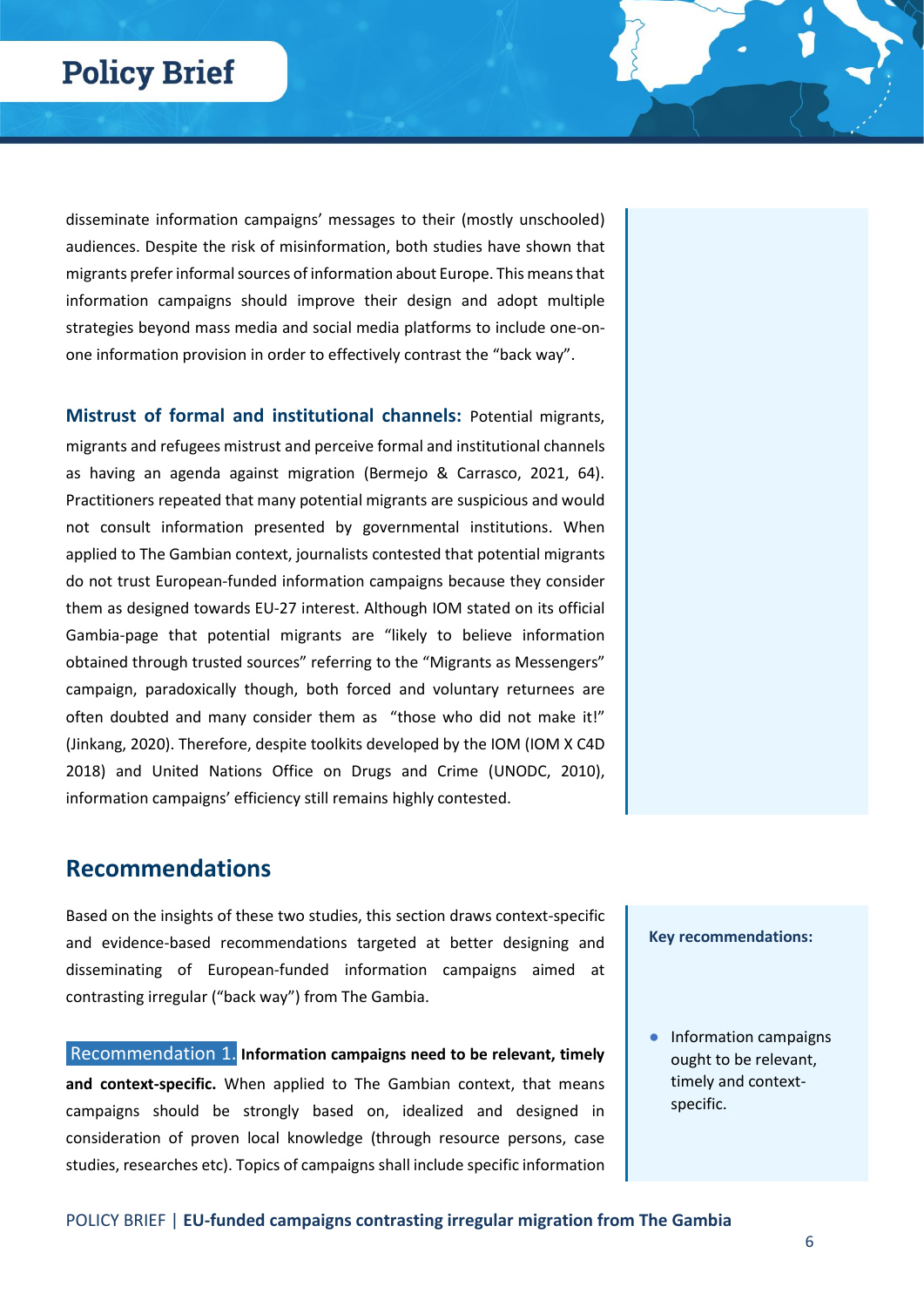about the destination countries such as details about reception system, educational opportunities, human rights situation (legal), living, socioeconomic context (social), labour prospects (social security, labour market mismatches, the grey economy, unemployment), health state and access to healthcare and case studies of exploitation of Gambians in the EU-27. And campaigns need to be locally realized by credible and experienced staff who can reach out to people and engage them in real discussions.

Recommendation 2. **There is high need for the development of feedback and evaluation mechanisms** that are carried out as important elements of the campaigns' design and dissemination, that can give possibility for modification and monitoring of their success while it is being done. When applied to The Gambia context, all relevant staff members and actors shall internally, frequently evaluate the method, the implemented activities, the communication channels used and the response of the target group. Instead of putting emphasis on the quantitative factors (how many people reached, participated, etc.) the qualitative factors (approaches that are evaluated positively by internal staffs and external participants such as independent initiatives taken by campaign audiences like peer-to-peer conversations, startups and entrepreneurships based on the campaign messages) should be given more focus.

Recommendation 3. **The duration of campaigns shall be longer, as part of a wider long-term strategy**, implemented in different phases, with followup activities. Long-term designing of European-funded information campaigns would enable them to acquire sufficient cultural insights and adaptation in order to impact the socio-cultural tissues of the body-mind of their targeted communities in The Gambia. One efficient mechanism with proven historical evidence is through 'persistent tailoring out educational curricula on information about Europe'. Therefore, information campaigns face the formidable challenge of decolonizing the school syllabus as well as the media to provide a more realistic image of Europe to their Gambian audiences.

Recommendation 4. As a communitarian wisdom, the "Ubuntu" philosophy is a key cultural, socio-economic and psychological driver of the ● Information campaigns need to develop feedback and evaluation mechanisms.

● As part of a wider longterm strategy, the duration of campaigns shall be longer.

**•** Information campaigns should take into consideration the role of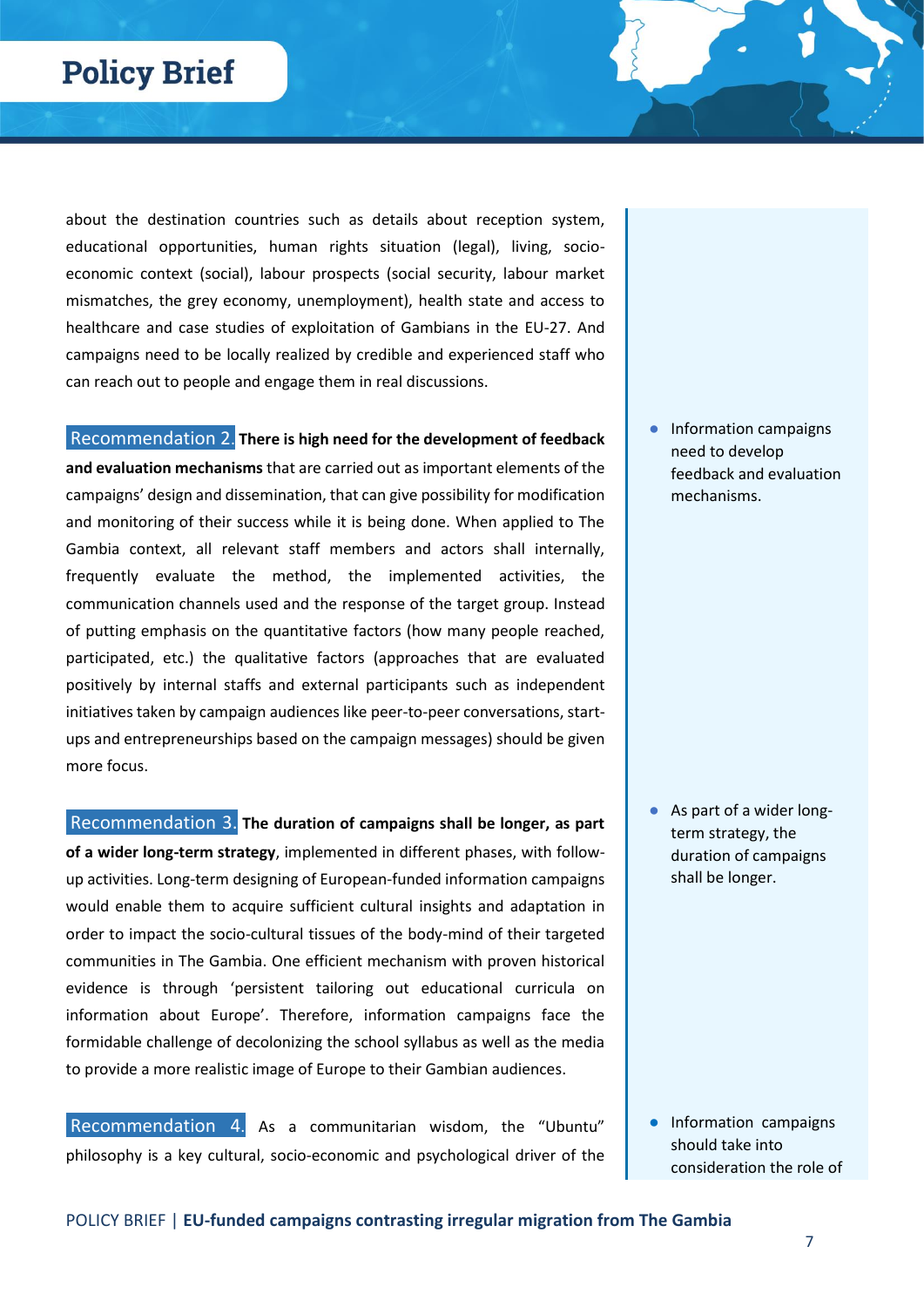"back way" migration. Target group segmentation should not focus solely on the irregular migrant himself, but rather also **take into consideration the role of the wider society and culture** ("Ubuntu") in decision-making and to develop messaging according to influential target groups (such as wives, mothers, fathers, imams, marabouts and griots). Furthermore, the "back way" phenomenon, is shown as a collective "survival technique" to find 'decent job' opportunities in Europe and help those left behind and migration decisions are significantly made at collective level. This implies that information campaigns should focus on how to understand "Ubuntu" as a migration driver.

the wider society and culture.

### **References**

#### **Literature**

- Browne, E. (2015), Impact of communication campaigns to deter irregular migration, GSDRC. URL[:](https://gsdrc.org/publications/impact-of-communication-campaigns-to-deter-irregularmigration/) [https://gsdrc.org/publications/impact-of-communication-campaigns-to-deter-irregularmigration/.](https://gsdrc.org/publications/impact-of-communication-campaigns-to-deter-irregularmigration/)
- Fall, G. (2020). CIVIL SOCIETY INPUT TO EU-AFRICA COOPERATION ON MIGRATION: THE CASE OF THE GAMBIA. ECRE Working Paper. Retrieved from: [https://www.ecre.org/wp](https://www.ecre.org/wp-content/uploads/2020/12/Working-Paper-12-The-Gambia.pdf)[content/uploads/2020/12/Working-Paper-12-The-Gambia.pdf.](https://www.ecre.org/wp-content/uploads/2020/12/Working-Paper-12-The-Gambia.pdf)
- Fiedler, A. (2020). From Being Aware to Going There: On the Awareness and Decision-Making of (Prospective) Migrants. *Mass Communication and Society*, 23(3), 356-377. DOI:10.1080/15205436.2019.1666992. IOM, (2017). *Displacement Tracking and Monitoring (DTM) Mixed Migration Flows in the Mediterranean and Beyond*. Flow Monitoring Surveys July 2017. Retrieved from[:](https://displacement.iom.int/reports/europe-%E2%80%94-flow-monitoring-surveys-july-2017-0) [https://displacement.iom.int/reports/europe-](https://displacement.iom.int/reports/europe-%E2%80%94-flow-monitoring-surveys-july-2017-0)—-flow-monitoring-surveys-july-2017-0.
- Jinkang, A. (2020). *Contemporary Slavery: The Exploitation of Migrants in Italian Agriculture* [Doctoral dissertation], University of Palermo and University of Valencia. Retrieved from: [https://roderic.uv.es/bitstream/handle/10550/75415/PHD%20THESIS%20ALAGIE%20JINKANG%2018-](https://roderic.uv.es/bitstream/handle/10550/75415/PHD%20THESIS%20ALAGIE%20JINKANG%2018-06-2020.pdf?sequence=1&isAllowed=y) [06-2020.pdf?sequence=1&isAllowed=y.](https://roderic.uv.es/bitstream/handle/10550/75415/PHD%20THESIS%20ALAGIE%20JINKANG%2018-06-2020.pdf?sequence=1&isAllowed=y)
- Jinkang, A., Cappi, V., and Musarò, P. (*forthcoming*): Gambia's 'Back way' Migration: The Role of Journalists in Disseminating Symbolic Bordering Practices about Europe.
- Musarò, P. (2019). "*Aware Migrants*: The role of information campaigns in the management of migration", *European Journal of Communication*, 34(6), pp. 629-640.
- UNODC (2020). United Nations Office on Drugs and Crime 2010, *Toolkit to Combat Smuggling of Migrants.*  Retrieved from: [https://www.unodc.org/unodc/en/human-trafficking/migrant-smuggling/toolkit-to](https://www.unodc.org/unodc/en/human-trafficking/migrant-smuggling/toolkit-to-combat-smuggling-of-migrants.html)[combat-smuggling-of-migrants.html.](https://www.unodc.org/unodc/en/human-trafficking/migrant-smuggling/toolkit-to-combat-smuggling-of-migrants.html)